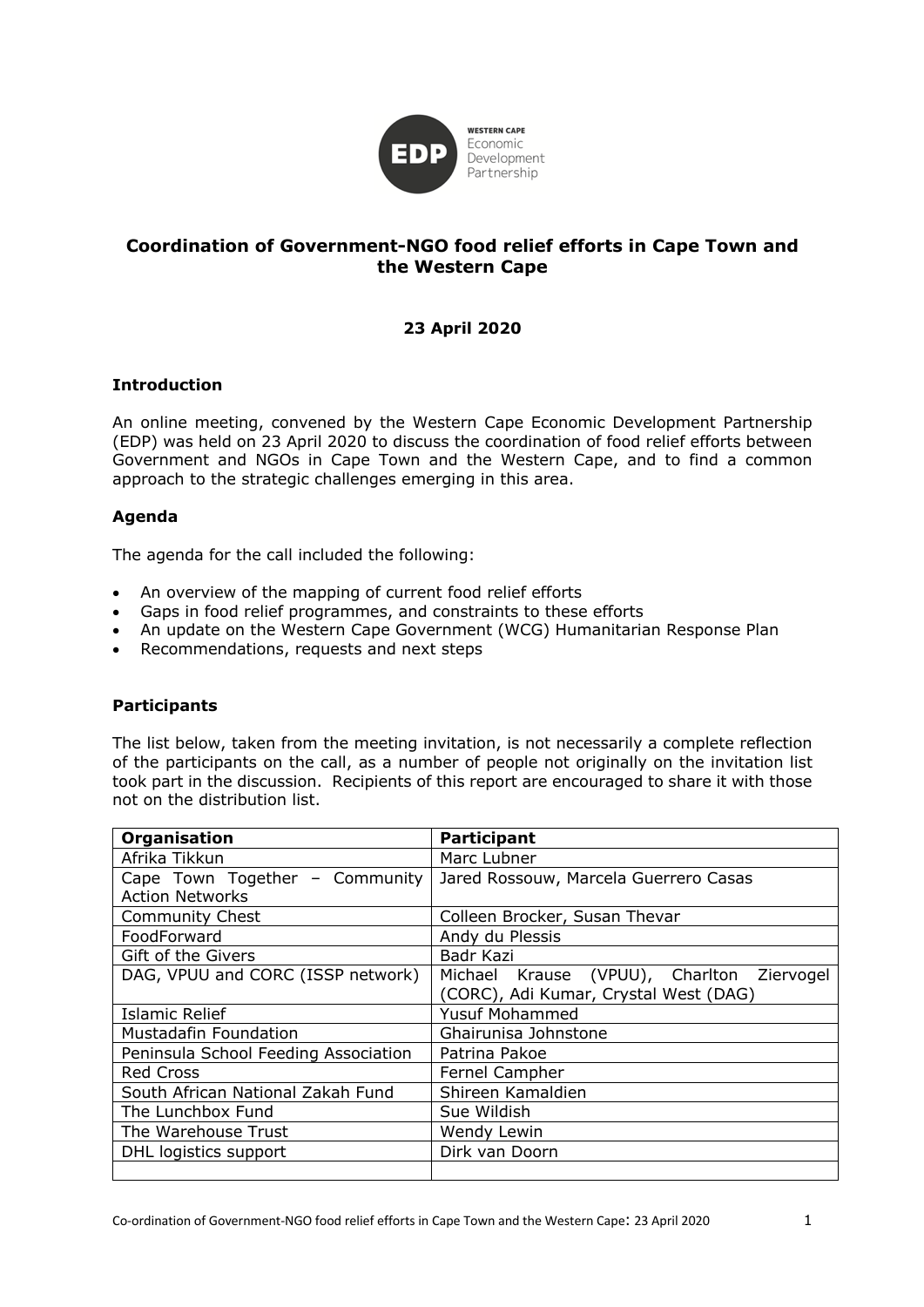| <b>Western Cape Government</b> |                        |  |                              |  |          |  |
|--------------------------------|------------------------|--|------------------------------|--|----------|--|
|                                |                        |  | Brent Walters (Convenor, WCG |  | Covid-19 |  |
|                                | Humanitarian Response) |  |                              |  |          |  |
|                                | Hildegarde Fast        |  |                              |  |          |  |
|                                | Jacqui Boulle          |  |                              |  |          |  |
|                                | Karen Shippey          |  |                              |  |          |  |
|                                | Bridget Hannah         |  |                              |  |          |  |
|                                | Siham Salie-Abrahams   |  |                              |  |          |  |
|                                | Isac Smith             |  |                              |  |          |  |
|                                | Lionel Arnolds         |  |                              |  |          |  |
|                                | <b>Gray McGuire</b>    |  |                              |  |          |  |
| <b>City of Cape Town</b>       |                        |  |                              |  |          |  |
|                                | Johan Minnie           |  |                              |  |          |  |
|                                | Charlotte Powell       |  |                              |  |          |  |
|                                | Tamsin Faragher        |  |                              |  |          |  |
|                                | Kayleen Simpson        |  |                              |  |          |  |
|                                | Nenha Singh            |  |                              |  |          |  |
|                                | Alistair Graham        |  |                              |  |          |  |
|                                | Peta Barnard           |  |                              |  |          |  |
|                                | Riaan Van Dyk          |  |                              |  |          |  |
|                                | Mark Van der Merwe     |  |                              |  |          |  |
| <b>EDP</b>                     |                        |  |                              |  |          |  |
|                                | Gill Cullinan          |  |                              |  |          |  |
|                                | Andrew Boraine         |  |                              |  |          |  |
|                                | Libby Ferrandi         |  |                              |  |          |  |

## **Overview of the mapping of current food relief efforts**

The WCG has developed a database to map food relief programmes from NGOs, which reflects current and planned food relief activity, its geographical location, and the timing of this relief. The aim of this database is to allow sharing of information, and – crucially – to increase the efficiency of food distribution efforts in a transparent manner. It was also noted that the website could lead to the more intangible benefit of creating a broader community of those involved in food relief.

The data currently on the database has been provided directly by those NGOs involved in these efforts. A few points were made related to the data:

- It is important for the various fields to be completed as accurately as possible (e.g. municipality, ward, type of assistance – food, humanitarian, etc.).
- NGOs are able to update information on food relief through a Mobi-site.
- The value of the assistance was discussed. It was felt that, where possible, the cost of assistance should include transport costs, to allow for a realistic view of this cost of this kind of support. There was also a recognition that this level of data may not be available from all working on food relief. There is currently no facility for detailing transport costs separately on this database.
- It was noted that one of the current assumptions on this site is that assistance to one household affects four individuals.
- While the database is owned and will be managed by WCG, it was stated that the information belongs to the community, and should be used to increase food relief efficiencies.
- The database is not limited to NGOs registered with the Department of Social Development; all unregistered CBOs, FBOs and NGOs are able to register on the site and provide live information on their activities.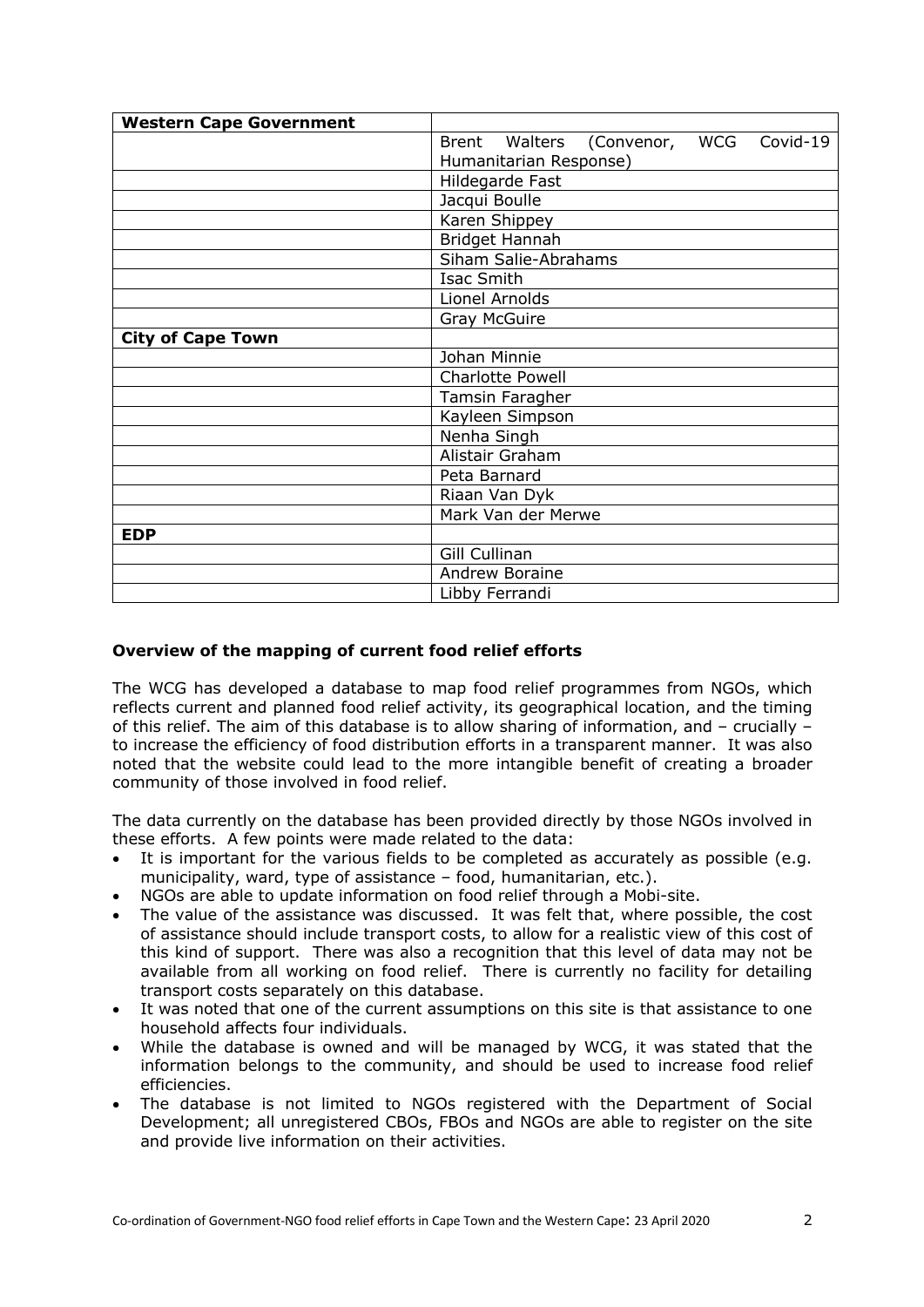There are plans for including a facility for people wanting to offer help to contribute to the website.

The WCG has also mapped, separately, where government assistance is also being provided, e.g. national DSD, SASSA, the Solidarity Fund, provincial DSD and WCED, and municipalities. This is being overlaid with their data on mapped areas of historic vulnerability (based on DSD data) and categories and areas of emerging vulnerability, for example, economic sectors that have been most affected by COVID-19.

The issue of confidentiality of information about government and NGO efforts was made. It was agreed that aggregate data, both of government and NGO efforts, should be made public. Detailed data, however, should only be available through controlled access (via user IDs and passwords, for example), thus preserving NGO confidentiality while still allowing informed, real-time decision-making and transparency.

It was reiterated that including the timing of the assistance is crucial in any database: the gaps between requests and delivery of assistance are a key part of the planning process.

#### **Gaps in food relief programmes, and constraints to these efforts**

A number of issues were raised related to NGO programmes to provide food relief.

- 1. There is a lack of clarity on whether permits for food distribution are required for NGOs providing food relief. It was reported that SAPS have tried to close down some operations for the lack of such permits.
- 2. There are safety and security issues associated with transporting food relief to vulnerable communities. While SAPS assistance is being received in some instances, this is not universally reported, and support from the SANDF is reported as being sporadic and unreliable.
- 3. Similarly, there are concerns about the safety of food while it is warehoused.

Brent Walters undertook to obtain clarity on the permitting issue, and to raise the safety and security issues with the security cluster.

The option of utilising the services of City of Cape Town law officers was also mooted as a potential solution.

4. It was noted that the Security Cluster require daily information on where distribution is going to take place, in order to provide the required protection. However, there is currently no clearly understood mechanism for providing all of this information to any central database.

In this instance, Jacqui Boulle of WCG offered to act as an email conduit to the Prov Joints for all deliveries on Friday, 24 April, for those on the call. Her email address is: jacqueline.boulle@westerncape.gov.za.

5. The identification of beneficiaries remains a problem – determining who requires assistance, avoiding duplication, and reaching all those requiring help (including the newly-poor, as well as the historically vulnerable). This requires a clearlycommunicated set of beneficiary criteria.

The role of ward councillors was discussed in relation to this, and clarity provided that they should be providing on-the-ground information on beneficiaries, but should not be involved in the distribution of assistance.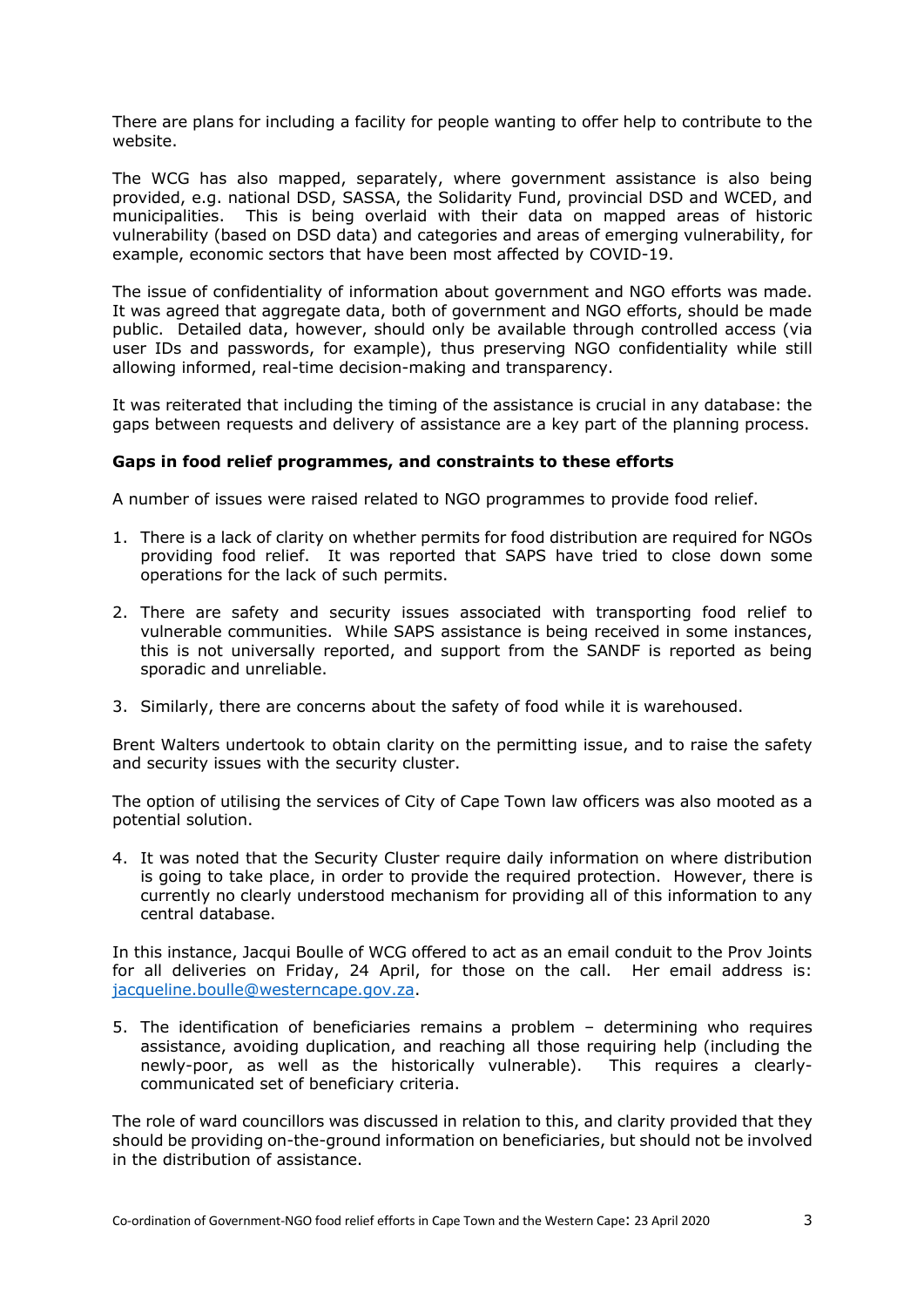6. Communication with citizens is key to these efforts. Accurate messaging needs to give a clear understanding to communities about the economic and social relief is available, both now and in the future, what the criteria for accessing this relief are, and who to source the relief from. It was noted that different messages might be required for different areas and different types of assistance.

Jacqui Boulle undertook to liaise with the CANs to start addressing this.

- 7. Feedback loops are required, between communities and those coordinating assistance (both government and NGOs), to improve both distribution and communication. It was suggested that the Community Action Networks (CANs) and other CBOs should be mobilised specifically to assist with this, in addition to municipal staff, ward councillors and NGOs.
- 8. It was stated that there is a general lack of clarity on roles and responsibilities within the food assistance value chain. It is proving difficult for NGOs to know where to source information, process help, etc. It would be useful to have a flow diagram to explain institutional responsibilities.

#### **WCG Humanitarian Response Plan**

Hildegarde Fast of the WCG provided an outline of the Provincial Humanitarian Response Plan. These slides will be distributed to participants after being signed off by Cabinet on 24 April 2020.

The WCG plan is based on a 'whole of government approach', namely, that government on its own cannot provide all the solutions and needs to work in partnership with different sectors of society.

The WCG approach is based on 'adaptive management', i.e. don't wait for the perfect plan, step into action, review, learn, adjust and adapt. This approach requires constant feedback from partners.

#### **Recommendations, requests and next steps**

- 1. There is a need to get clarity on the health requirements for the provision and distribution of cooked meals through community kitchens.
- 2. A number of participants stated that the crisis is forcing them into food distribution, which is not an area where they have previously operated. One participant requested assistance with practical guidance, beneficiary identification, etc. It was felt that this level of information is likely to be needed by others, and some way of linking those requiring assistance with NGOs currently operating in this space should be set up.
- 3. An appeal was made for NGOs to capture beneficiary data wherever possible. This data could include ID numbers, cellphone numbers, and electricity meter numbers as the first priorities.
- 4. It was suggested that, in order to help break the dependence on food parcels from third parties, seeds and pulses to encourage recipients to grow their own food could be included in food parcels. Marc Lubner from Afrika Tikkun is piloting this next week, and offered to share their learnings and insights. The WC Department of Agriculture is also working in this area and should be included in these discussions.
- 5. It was noted that a hybrid model of food assistance is preferable to food parcels alone: e-vouchers, unconditional cash transfers, etc. allow recipients a degree of agency and